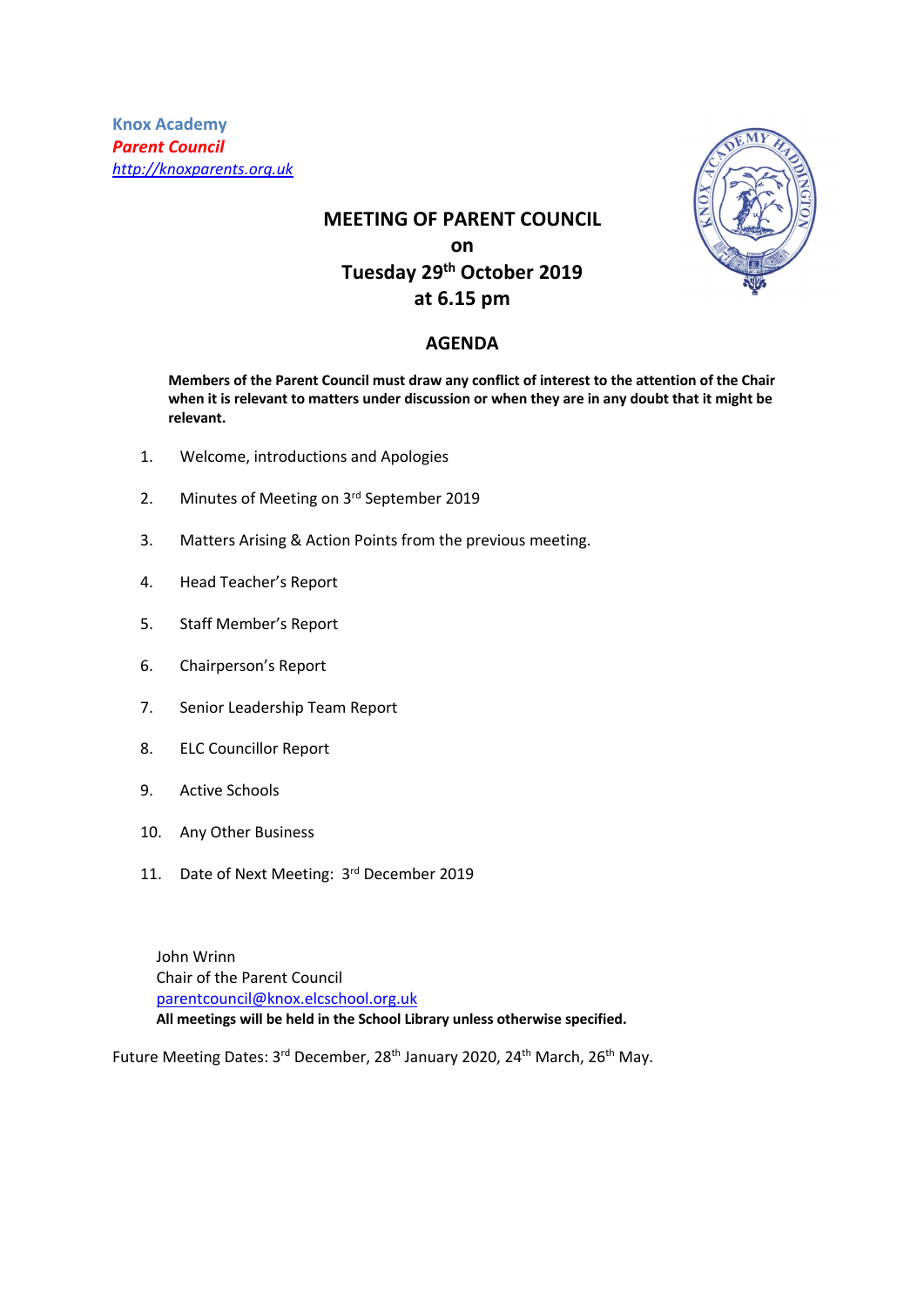DRAFT/

**Knox Academy** 

*Parent Council* 

*http://knoxparents.org.uk* 

#### MINUTES OF KNOX ACADEMY PARENT COUNCIL

DATE: 3 SEPTEMBER 2019 in the School Library

- Present: John Wrinn, Chair Andy McBain, Vice Chair Louise Elder, Parent PC Member Caroline McKinnel, Parent PC Member Elaine Towler, Parent PC Member Caroline Taylor, Parent PC Member Colin Henderson, Parent PC Member Anne Hunter, Parent PC Member Mhairi Brotherston, Parent PC Member Lesley Pirie, Parent PC Member
- In Attendance: Sue Cook, Head Teacher David Russell, DHT Steven Illingworth, DHT Hannah McBride, Staff Alice Clubb, Staff Zara Machen, Staff Susanne Fox, Staff Vicky Lyon Calum Blair, Principal Teacher, Maths and Numeracy Donald Bathgate, Leadership Team Catriona Dee, Leadership Team Kuba Stepniewskie, Leadership Team Eve McBain, Leadership Team Jocelyn McKnight, Leadership Team Louise Allan, Sports Ambassador Allison Cosgrove, Clerk

#### Parent attendees:

Isabel Vogel, Tiara Dee, Lesley Prentice, Katy Kelman, Nev Kilkenny.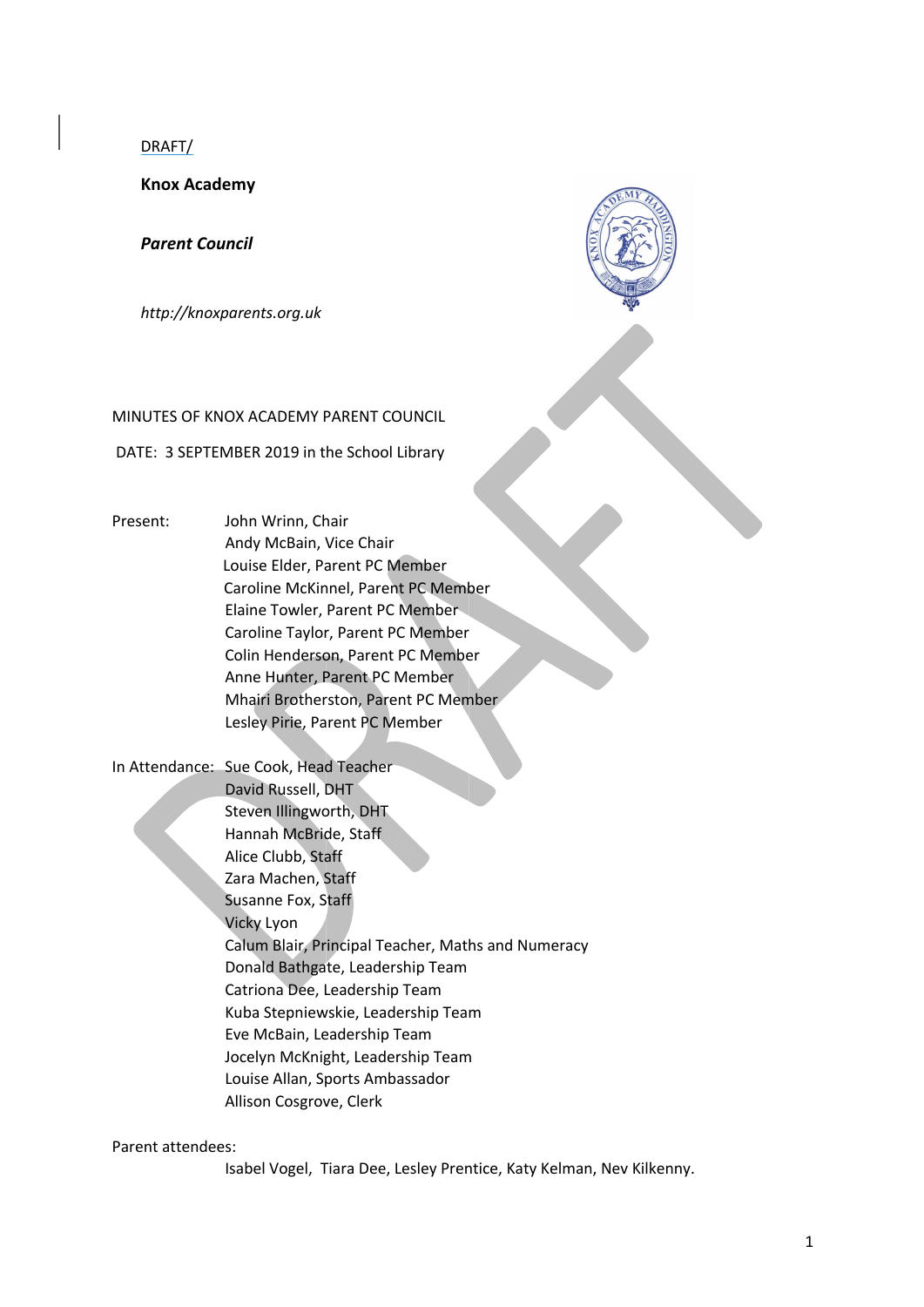Attending: Cllrs Shamin Akhtar, John McMillan, and Craig Hoy, Elected Members

# **Attached documents circulated in advance of the meeting:**

- Agenda
- Minutes of Meeting of 14 May 2019
- Head Teacher's Report
- Chairperson's Report
- Staff Member Report
- Leadership Team Report

# **1. Welcome and Apologies**

John Wrinn (Chair) welcomed all to the meeting. Apologies were noted from Cllr Tom Trotter, Nicola Cunningham, Janet Imrie, Phil Ross and Katrina Booth.

# **2. Minutes of Meeting of 14 May:**

The Minutes were proposed by Andy McBain, seconded by Caroline Taylor.

# **3. Matters arising:**

On the School Budget, Ms Cook advised that the position was not yet clear. The Parent Council would be informed when more details were known.

Cllr Akhtar provided information on the take-up of Music tuition following the removal of free tuition. In 2017/18, 163 pupils took up tuition, and in 2016/17 the figure was 89. Numbers for 2019 were not yet known.

# **4. Head Teacher's Report**

Ms Cook introduced Susanne Fox who reported on the following matters: *Rights Respecting School –* The School had achieved a Silver award and was aiming for Gold. Ms Fox outlined the procedure to parents and advised that information would be on the school website. The logo was available for school documents.

*Sederunt –* Cllr Hoy arrived.

*Communication Faculty Exam Results –* Ms Machen gave information on the results for English at National 5 and Higher, and French at the same levels. She advised that the focus for improvement in English was Scottish poetry and the critical essay. Noted that 37% of pupils achieved A passes in Higher English and 64% achieved the same level in Higher French. Support for the future included revision classes, early intervention, staff SQA support and home learning.

Parents asked about parental involvement and the use of the Scholar programme.

Ms Cook advised on the appointment of new probationers. Ms Cook elaborated further on exam results: in S4 where 68% of pupils had achieved 5 or more passes at National 3; and the Improvement Plan, noting that HMIe would re-visit week beginning 9<sup>th</sup> December. She also advised that due to the ongoing demonstrations in Hong Kong, the Staff visit to Hong Kong had been postponed to 2020.

Steven Illingworth had provided a paper on Home School Communications which he explained to parents. He asked for feedback within 14 days. **Action – Parents**

# **5. Staff Members' Report**

A report had been circulated, providing information on the Department of Trade Summer School, the Eco-Committee, the Sports Leadership Award and re-starting the School Football Team. Parents were also advised of cosmetics recycling within the School, to which they could contribute.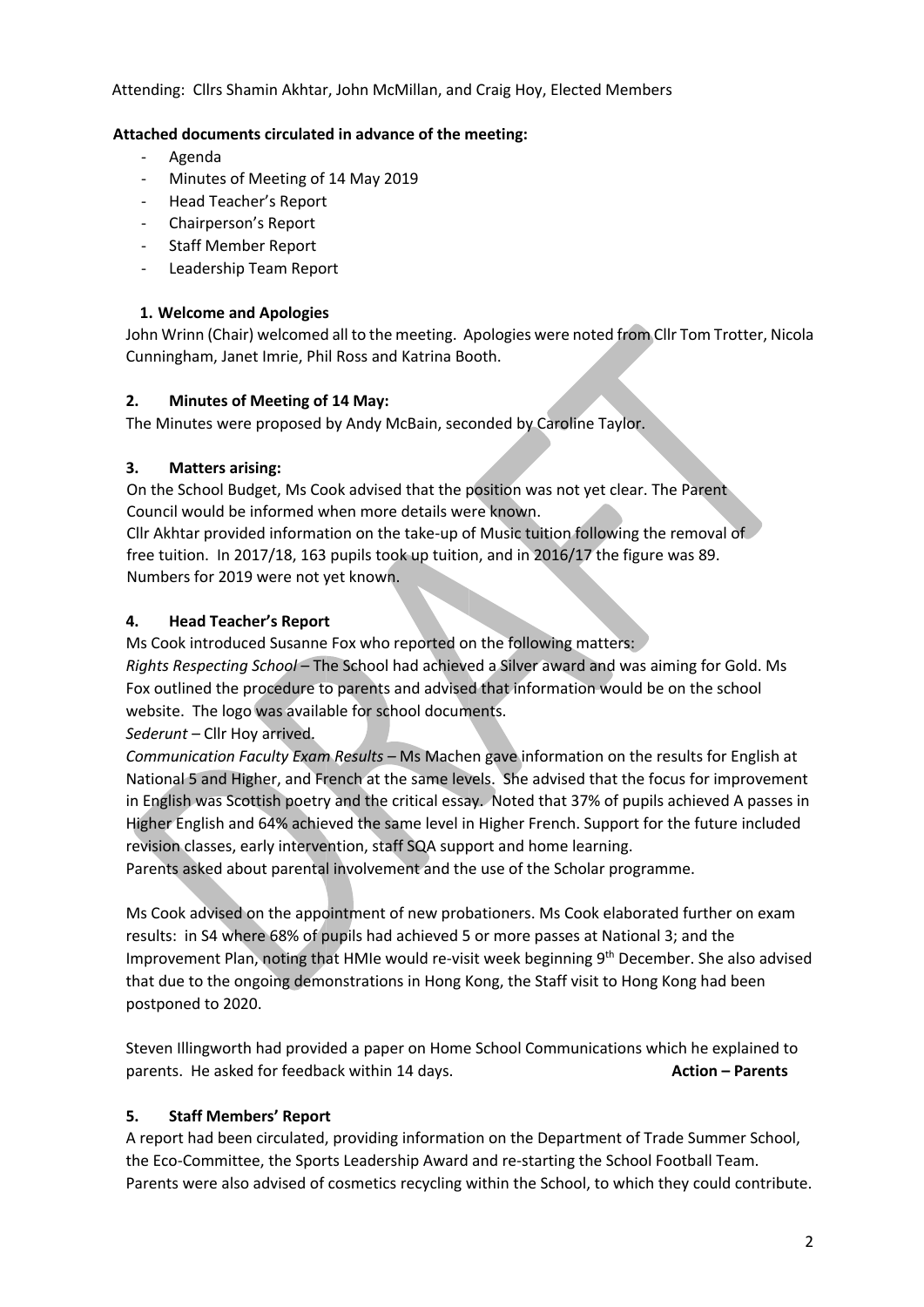Alice Clubb advised on plans for Activities Week in 2020. Not all choices were in yet, but it was hoped to meet all first choices, and if these were unaffordable for individual pupils, help could be offered. As last year, the residential trip would be for  $3^{rd}$  year.

# **6. Chair's Report**

The Chair spoke to his Report, noting the six parents' evenings and asking for assistance from the Parent Council at each event. He also asked for assistance for one role on the Parent Council, the School Careers evening, where there was a vacancy. Lesley Pirie and Mhairi Brotherston volunteered to assist.

A list of provisional items for Special Content meetings was attached. These were: Post HMIe overview, Technologies, Pupil Support/SfL and Science, Social Subjects and Business, Numeracy and Computing, Health and Wellbeing. The Chair requested suggestions from the floor to ensure these items met the needs of parents.

### **7. Senior Leadership Team Report**

The Team's aim for the year was to work more closely with Meadowpark, and their report listed a range of initiatives in this respect. Other plans included raising awareness of the LGBTQ+ community; strengthening links with the local community and setting up a junior leadership team. Sports Awards have been advertised around the school, and paired reading would be set up involving younger pupils and S3 prefects.

### **8. Councillors' Report**

Cllr Akhtar advised that the Councillor's Report would be made available on the website. She advised on the WoW partnership initiative sponsored by the Haddington Area Partnership, and two separate ELC strategies on Climate Change and Period Poverty.

The next meeting of the East Lothian Association of Parent Councils would be on 18 September. Half the Education Budget of the Area Partnership was still available.

#### **9. Other Issues**

On Active Schools, Steve Wands would possibly return to the School in October. The Chair asked for an update for the next meeting.

Information was requested on Show My Homework and whether all faculties were using this. Noted that another training session was planned.

#### **10. Date of next meeting**

The next meeting would be on 29 October.

#### **Action Points for Next Meeting:**

| <b>School Budget</b> | <b>Bev Skirrow</b>     | 29 October |
|----------------------|------------------------|------------|
| Active Schools       | Thomas Salkeld / Steve | 29 October |
|                      | Wands                  |            |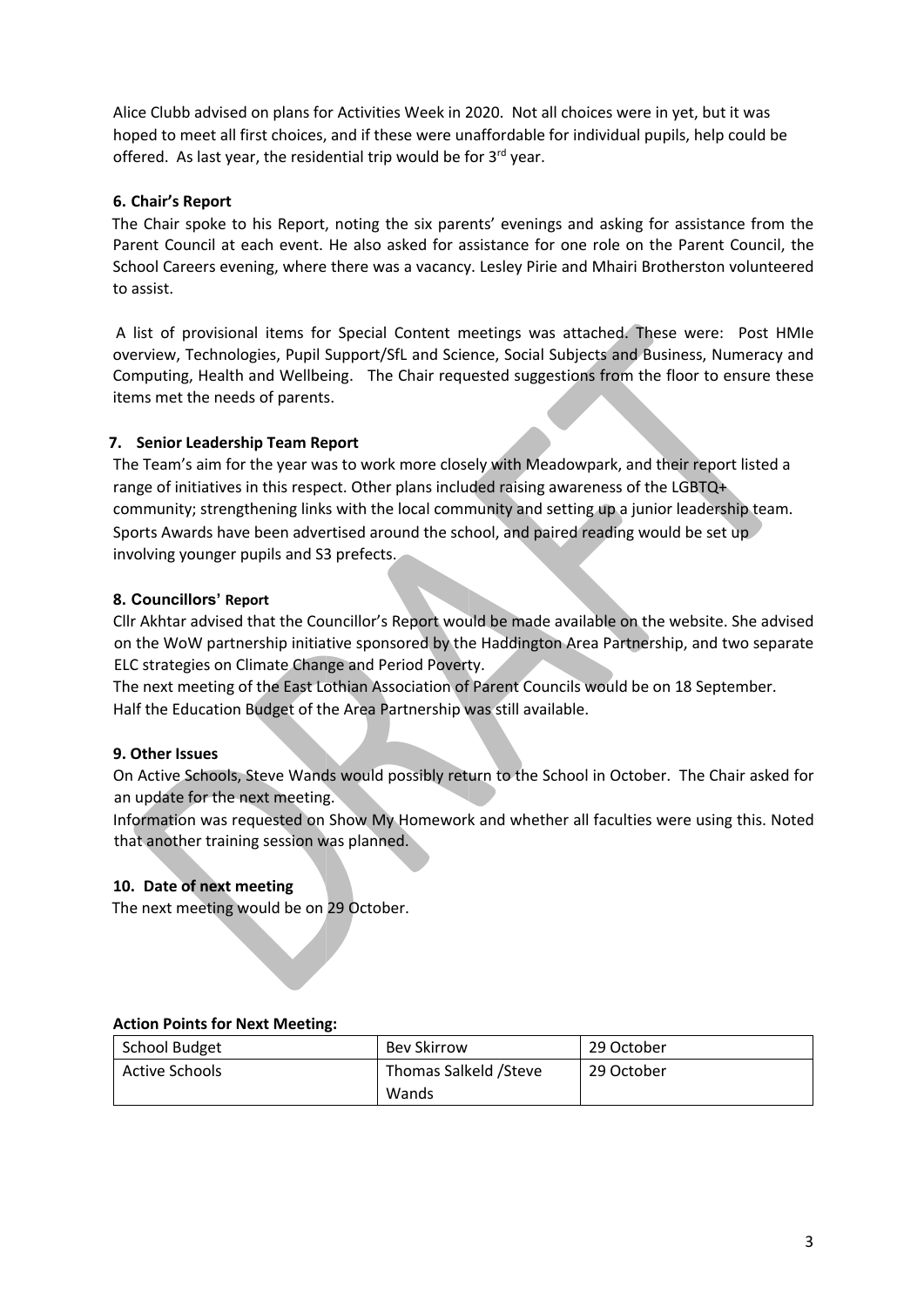#### **Parent Council – Head Teacher's Report**

#### **29th October 2019**

#### **STAFFING**

New staff (started): Clair Fruish – Curriculum Leader Communications (acting) - 28<sup>th</sup> October Karen Fraser – Welfare Assistant and job share with Mae Ball Still to start: Music – Daniel Davis

#### **Review of activities at the school between August and October:**

Initial attainment reviews with DHTs meeting with Curriculum Leaders to review results. These are now being followed up with CLs meeting with HT and DHT link to take a deeper dive of the statistics now Insight has been released. These reviews will finish on Friday. Areas of focus have been identified which will be incorporated to Faculty Improvement Plans (this was also done after the initial review where areas for development were flagged up).

Faculty Reviews of HWB, Pupil Support, Science and Communications all started this week – papers to be written up as a result and give us themes to follow up on as part of our School Improvement Plan. Headline areas will be communicated to the Parent Council following completion of these. Our validated self-evaluation is being supported by Nick Trussler (Quality Improvement Officer at ELC); Liz Gray (previous Senior Education manager and Associate Inspector for HMIe); Paul Reynolds (HT Ross High School) and Lindsey Walker (Primary HT, Midlothian).

Volunteering Fayre for S4/5/6

UCAS Information Evening

P7 Information Evening

S6 Dalguise Trip

European Day of Languages

Rugby/Hockey/Football/Netball matches across ELC

Communications – Drama programme

Young Sports Ambassadors – two new pupils from Knox Academy – promote sport at school and extra-curricular and involve some outside agencies for specialised training (join two S5 Sports Ambassadors). They will also plan Sports Personality of the Year again after such a huge success this year

Duke of Edinburgh – two community groups involved in this – one silver group and one gold group. At Knox Academy, the Pupil Support Base are continuing to run a Silver group (extra-curricular group which completed bronze last year with PSB staff member), as well as a Bronze curricular group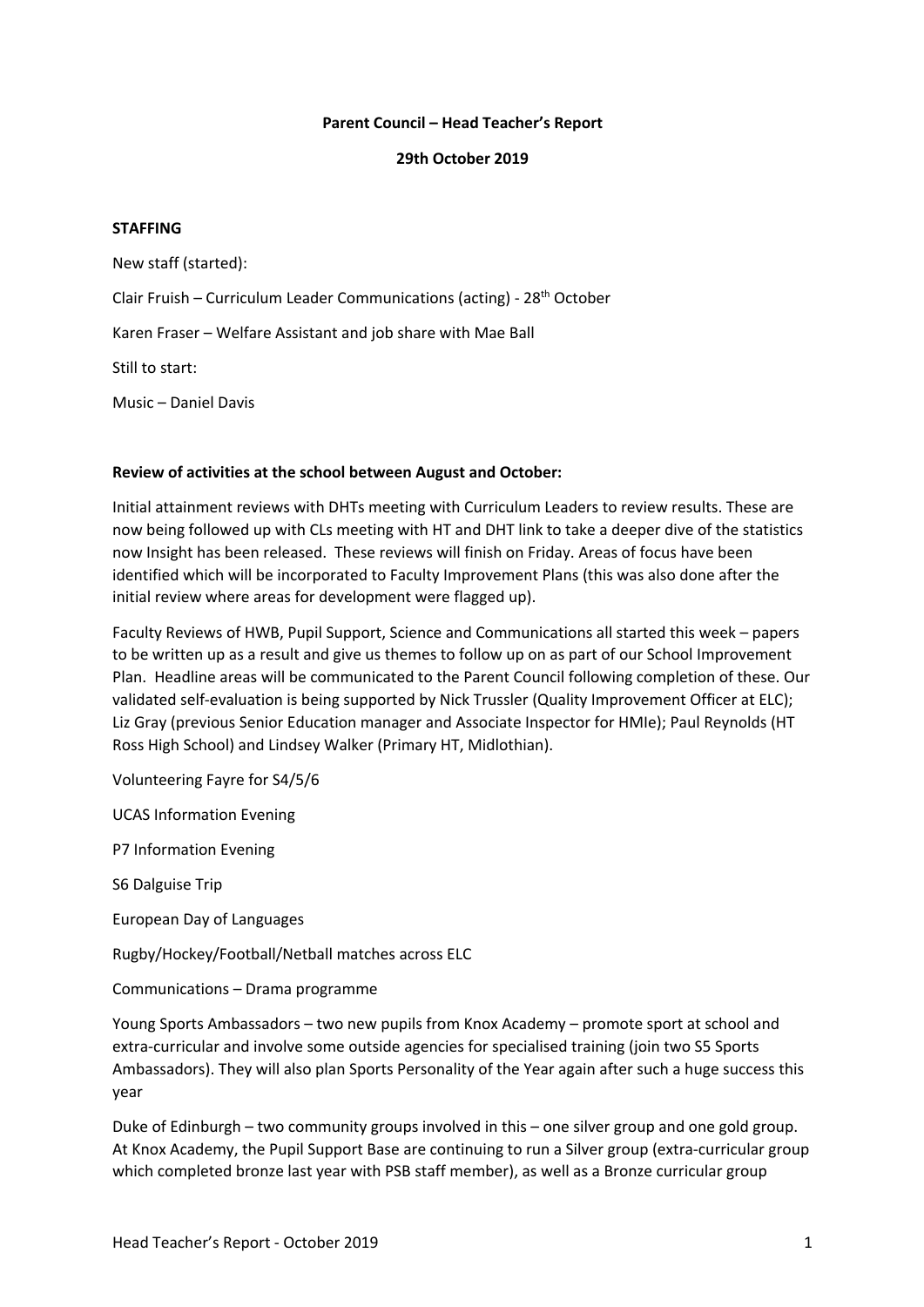aimed at those pupils requiring more intensive support in order to complete the award. This group recently completed their first walk to the summit of Lammerlaw, which was a great success. In addition, all S3s were recently offered the opportunity to complete the bronze award with school staff leaders. 9 pupils have elected to do so, and they will begin soon.

Achievement Ties launched – nominations in and group meeting to review these for awarding ties

Diligence Certificates launched for term one – these will also count towards evening of achievement at the end of the year – those with significant multiple mentions will get an award on this evening. These will also go towards House points. Based on diligence and hardwork/commitment to learning and not academic ability.

Maths Week

Pupil Leadership Team – four pupils have attended the two Haddington Community Council meetings

Two Senior Pupil attended the SEIC Mental Health and Wellbeing Day as Knox Academy's ambassadors

European Week of Languages – activities for all year groups

Rugby/Hockey – lots of matches both during the week and at weekends

Career Ready – four S5 candidates attended the regional launch for Career Ready on 4 October, meeting their business mentors for the first time and embarking on what will be a very rewarding programme over the next two years.

Football for girls and boys now up and running

S4/5/6 Drama Presentations to invited audience

Numerous trips to the theatre – English and Drama departments

STEM trip for all S1 pupils

S1 Parental Experience – Parents of S1 pupils experienced and S1 timetable for the day

# **TLCs**

There are Teacher Learning Communities leading on:

The Growth Mindset; Feedback; Questioning; Literacy across learning (incl.Digital Literacy); Mental Health and Wellbeing; Professional Reading; Work Positive

There are **School Improvement Groups** to take forward our School Improvement Plan and details of these are below:

#### **QI 1.3 Leadership of Change**

- The results of the Vision questionnaire have been collated
- The top four words/ phrases have been identified respect, inspire, kindness and achieve
- Draft Vision statements have been created, from which a final statement will be identified.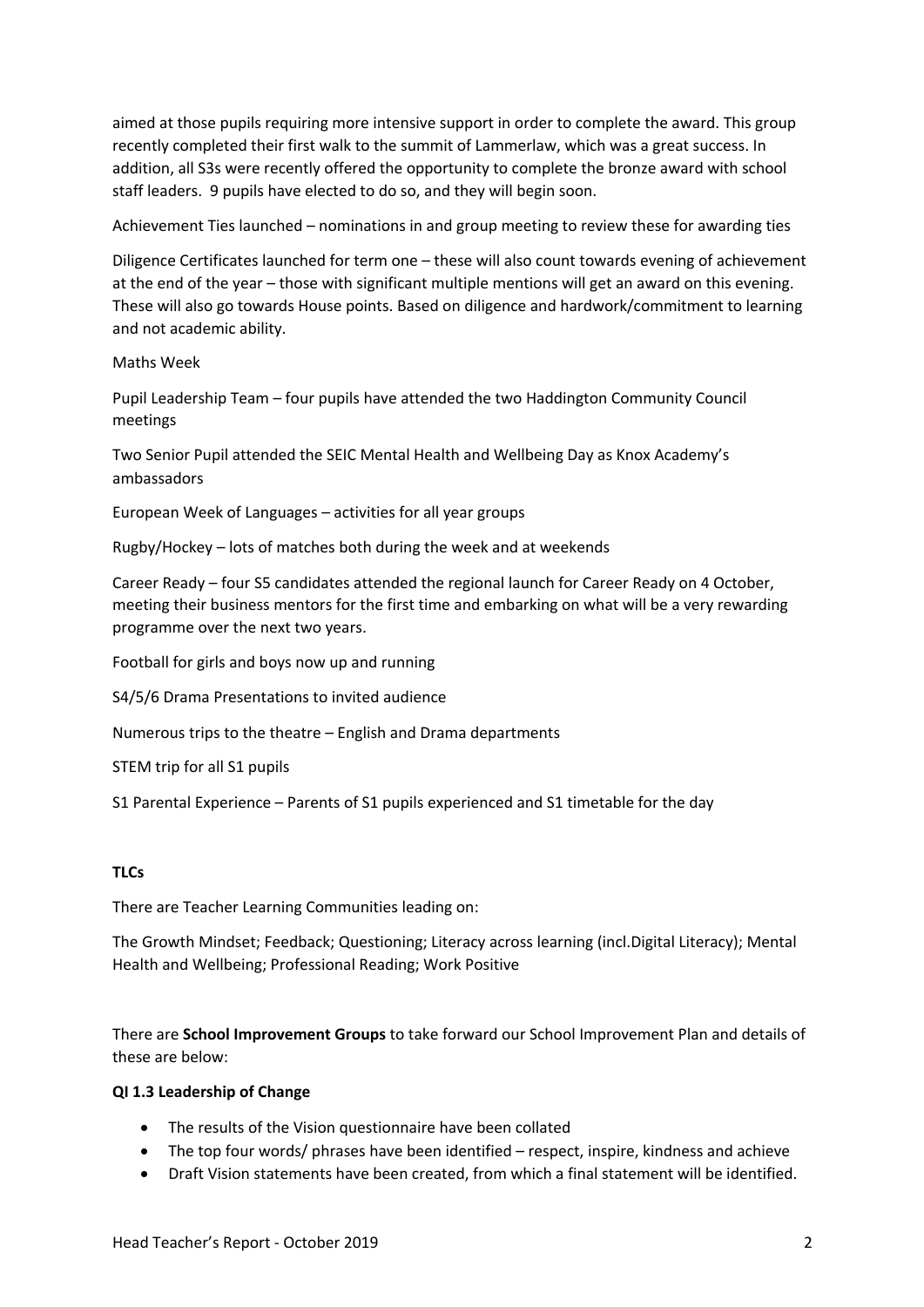### **QI 2.3 Learning, Teaching and Assessment**

- The group have discussed moderation across BGE and Senior phase, sharing what already happens both in Knox and across the Authority/ SEIC and have ideas to take back to their faculty groups
- The task ahead for the group is to update the teaching and learning policy

# **QI 3.2 Raising Attainment and Achievement**

- SC invited Cluster HTs to Knox Academy to shadow S1s to look at progress in learning on 7/10
- Launch of diligence awards
- Launch of Achievement Ties
- Research on other schools on raising attendance

### **QI 2.7 Parental Engagement**

- The Home/School communication protocol was shared with the Parent Council at the last meeting and feedback was sought. We are now in the position of finalising the protocol and it will be formally launched at the beginning of November.
- A number of S1 parents will be attending the S1 learners experience on Monday 28 October.
- We ran a very well attended P7 Information Evening prior to the October break. In response to feedback from previous years the format was changed and the feedback from parents was positive.
- Dads we need you! The school is currently working on setting up a Dad's Group are will be looking for some ideas as to what this group should look like, where it should meet etc. Watch this space.

# **3.1 Ensuring Wellbeing, Equality and Inclusion**

- The new Diversity and Equality policy which has been created on the back of the consultations we carried out last session on rights and inclusion is in the final stage of development and will be launched at the beginning of November.
- The school continued on its journey to the LGBT Silver Charter. LGBT Youth delivered their second session to staff on 22 October. The LGBT and Allies pupil group continue to take a lead on a range of initiatives, and staff are looking at how our curriculum helps promote equalities in this area.
- All staff took part in training led by the Educational Psychology Service on Managing Distressed and Challenging Behaviour and this ties in with our work on promoting positive relationships, attachment and trauma informed practice.
- Eight members of staff are now trained in Mental Health First Aid, and more are booked on to upcoming courses.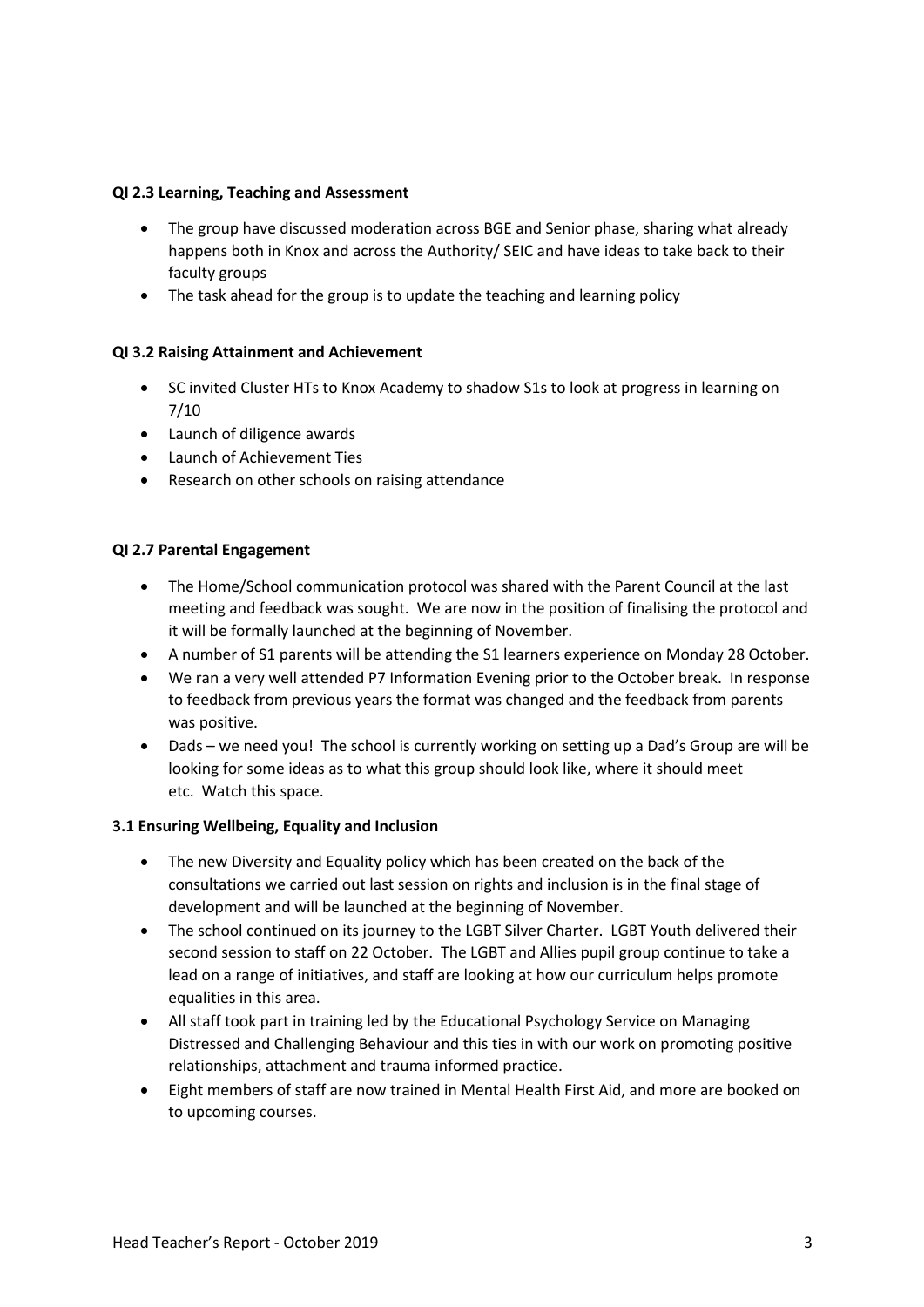- Two senior pupils attend the SEIC conference on Emotional Wellbeing on Monday 21 October and will now lead on taking forward that agenda over the course of 2019/2020.
- All visitors to the school are now provided with a Child Protection and Safeguarding 'business card' that outlines key steps when there is a concern about any child's wellbeing, including key contacts for when school staff are not available.
- In response to feedback from parents we have created a Knox-specific summary of the ELC anti-Bullying policy 'Respect Me' and this is available on the school website.
- We are working with St Columba's Hospice to deliver a programme for young people who have been affected by bereavement, loss or change, and this will run over the winter of this session.
- RRSA a focus on embedding the values of respect for all across the school;
- CIRCLE document looking at our environment and approaches to supporting pupils with ASN.
- Health and wellbeing awareness raising through whole school events that follow national initiatives e.g. Mental Health awareness day; Autism Awareness week in April.

### **Learning for Sustainability**

This working group is currently undertaking a curricular audit of how LfS is already embedded into courses. We have invited all departments to report to us about how they already address LfS in their subjects across year groups. We will collate the information to get a picture of where we stand and how we can further incorporate Learning for Sustainability within the school.

#### **Work Positive**

The Work Positive Group will be continuing with the following initiatives started in the academic year 2018 - 2019:

- Staff Recognition
- Parents' Evening refreshments
- Health & Well-being in-service
- Big Fat Staff Quiz of the year
- Christmas/End of Term Events
- Other varied team building/mental health support activities for staff staff meals prior to after school commitments such as P7 Open Evening & the Christmas dance, 30 minute therapeutic massage etc.

Thank you to the PTA's continued support with funding of the first two bullet pointed initiatives.

**RRSA** – Assemblies were held before half term for the whole school to introduce our bid for the Gold award and encourage pupils to join our RRSA staff/pupil group which will meet for the first time in November. Further assemblies will be held throughout the year promoting RRSA and focusing on the various rights of children from differing perspectives across the world.

RRSA Going for Gold Launch evening will be held on Weds, 30<sup>th</sup> October from 7pm-8pm for parents/carers. Email to be sent out to advise all families of this, and the website will also be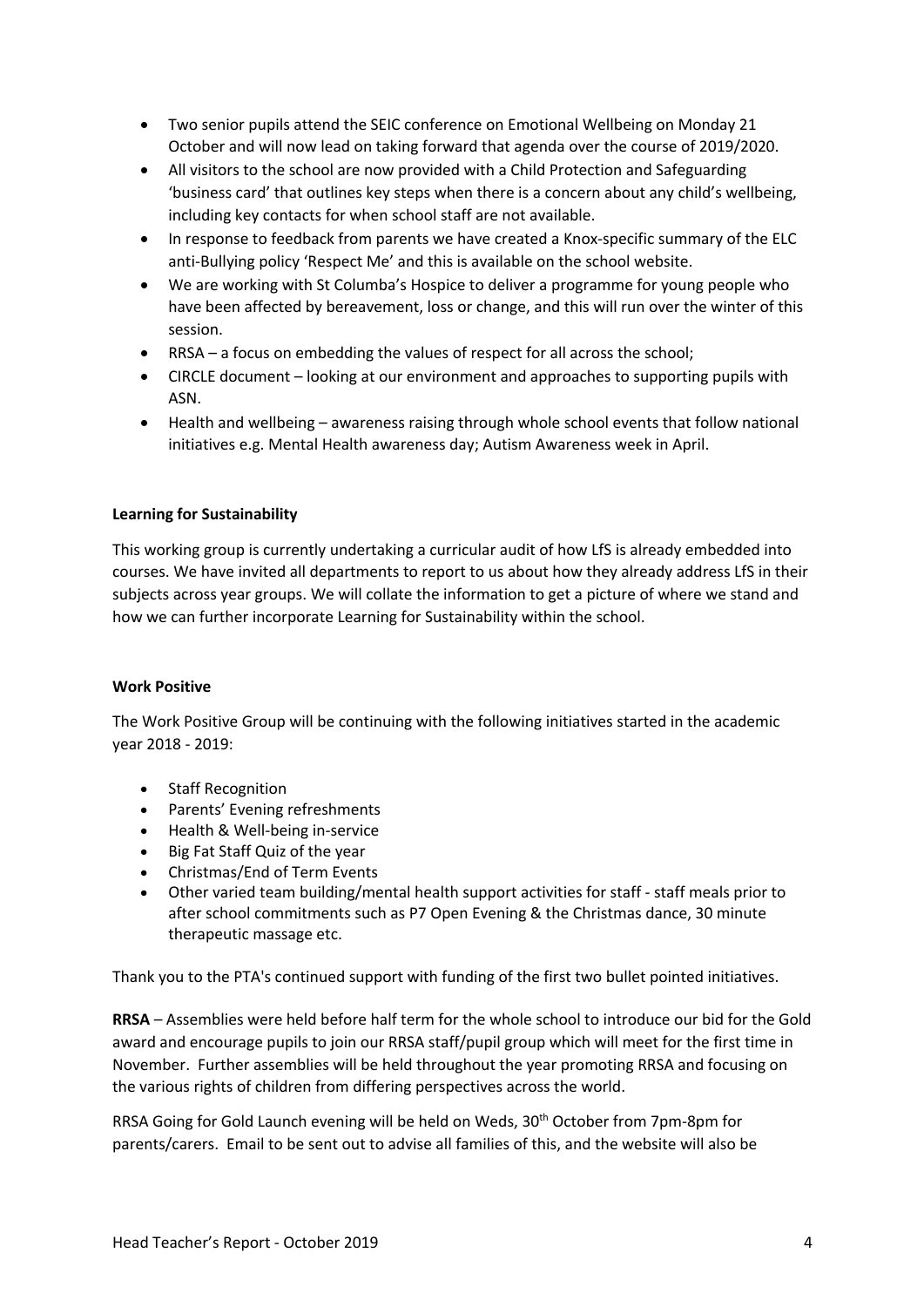updated with this information. This will be an informal event for adults to find out more about RRSA and how parents/carers can support our efforts this year.

Our next step is to have general information on our RRSA bid with regular updates on events and progress available on the school website and twitter to help raise awareness within the local community.

**LGBTQ+** - Aiming for silver charter.

We had a 'wear it purple day' on the last day of term to raise awareness and to help with fundraising for the silver charter award. Teachers have now had two sessions of training from LGBT Youth Scotland and parents were invited along to the session we had at the Tuesday Inservice day. The group are meeting every 2 weeks to discuss how we take things forward and progress with the award. We have carried out an audit of classrooms in the school that had LGBT inclusive information or posters. The aim is to make classrooms feel as inviting and inclusive as possible for everyone. We are updating the bulletin with key dates in 2019 to raise awareness about LGBTQ+ issues and help pupils understand some of the key terminology e.g. Intersex.

26th Oct - Intersex Awareness Day 8th Nov - Intersex Day of Solidarity 14th-18th Nov - Anti-Bullying Week 16th Nov - International Day of Tolerance 20th Nov - Trans Day of Remembrance 1st Dec - World AIDS Day 10th Dec - Human Rights Day

We have asked staff to provide evidence of LGBT inclusion across different areas of the curriculum. This will allow us to offer suggestions to teachers of how they might be able to include this within their subject areas. We are running the tuck shop at the Halloween dance to help with fundraising. Anne Marriot at LGBT Youth praised us about how the school have a 'Head Pupil' to allow everyone to feel included if they want to run for the position and our school uniform policy also adheres to the LGBT guidelines. Steven Illingworth has been working hard on the Diversity and Equality Policy and Anne Marriot is looking over this and our Anti-bullying policy to make sure it is highlighting issues that the LGBT community might face at school and how we are dealing with these issues.

#### **Staff/Pupils MHW**

We will also be looking into starting a Mental Health Support Group for Staff and pupils which will initially run at lunch times. We are in the process of making an application to KASG for funding to purchase resources.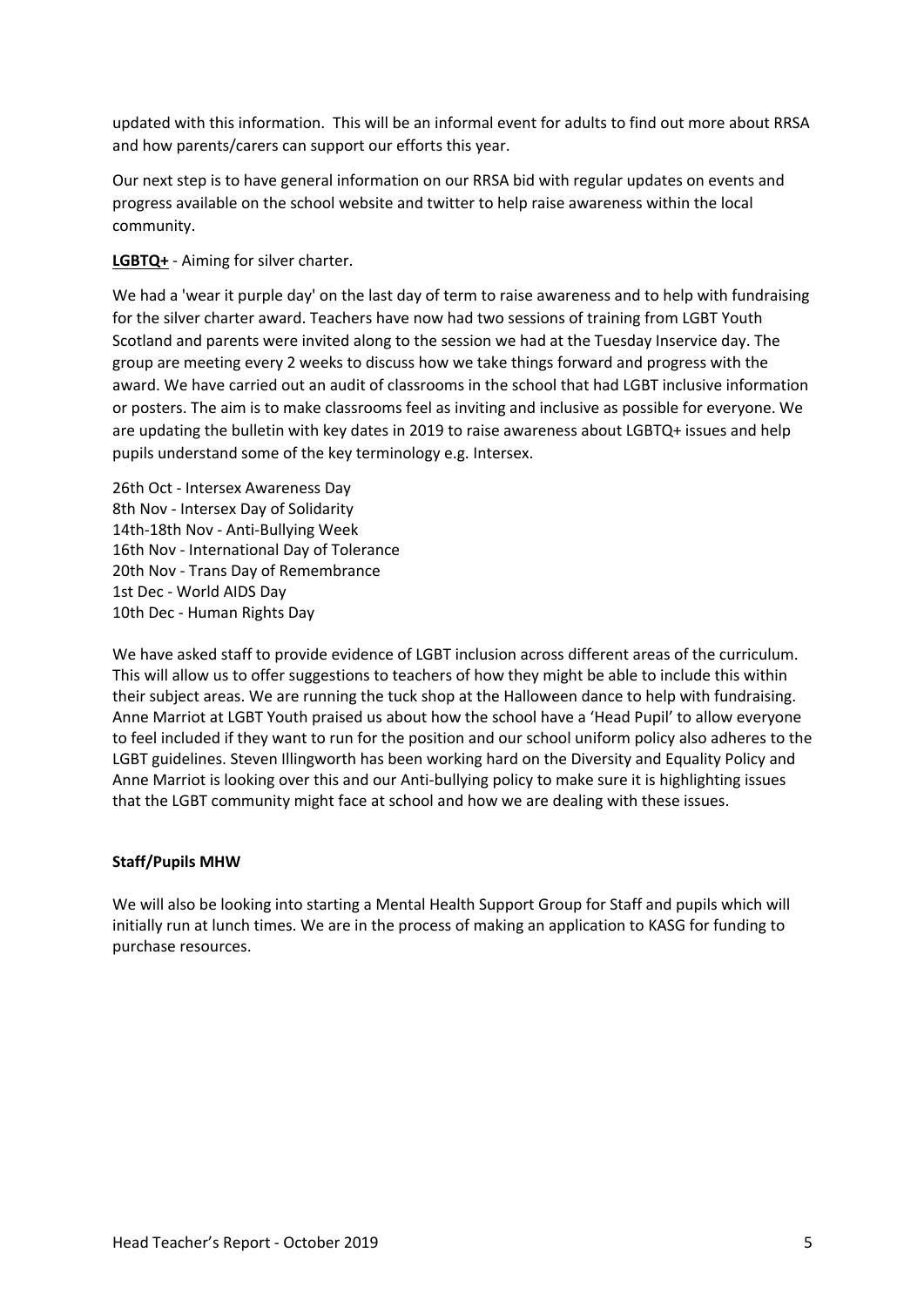# **Staff Report October 2019**

# **School Emails**

A brief summary:

- Emails were always being sent correctly
- Certain email providers such as BT Internet and Gmail were incorrectly classifying as 'black hole' and not delivering - note this is different from Spam messages which are delivered.
- § Additional settings have been implemented on the ka-net.org.uk domain to prevent this (should not have been required) - albeit having a wee bonus as below.
- Emails now are delivered with the address office@ka-net.org.uk (rather than knoxacademy@knox.elcschool.org.uk) with no indication that MailChimp is involved (in the send address).

Parents are encouraged to signup at knox.is/newsdesk to receive these emails. A great number subscribed once the issue was resolved. However I'm sure that there are many S1 parents who may not be signed up.

Note: there are 2 separate mailing lists... one held on Seemis (GroupCall) managed by the School Office and one via personal subscription at the link above. We are unable to share the email addresses between these lists so please signup to receive Daily Updates of news/bulletin/HT Update (directly) etc.

Any issues please contact the school directly to speak to Colin Depmster

# **Easy Fundraising**

# https://www.easyfundraising.org.uk/causes/knoxacademyinclusionfund/

Please can we encourage our parent body to use the above website when they are doing their Christmas shopping this year in order to continue to support our Inclusion Fund.

All you need to do is click on the link above to choose to support our cause and then search for the website you would like to shop on through the Easy Fundraising website and they will donate a percentage of your total amount to our cause.

Website that Easy Fundraising endorses include Marks & Spencer, Amazon, John Lewis, Tesco and lots more.

# **YPI: KNITTING FOR PREMATURE BABIES**

Can you knit or do you know someone who can?

Three S5 pupils love it if you could help out. As part of the YPI project, they have selected to work with the charity 'Bliss'.

Bliss is a UK charity dedicated to supporting mothers with premature babies and ensure that every baby born premature or sick has the best chance of survival. To support the charity we have started knitting clothing items, which we will donate to the Simpsons maternity unit, where Bliss is located.

We have set up a donation spot in Mr Redford's room, where you can drop off the knitted items. Many of the patterns are simple and easy to follow, and it would make a big difference to the lives of many babies and their family as there is currently a shortage of clothing items in the neonatal unit. For patterns either visit the Bliss website where they can be downloaded free.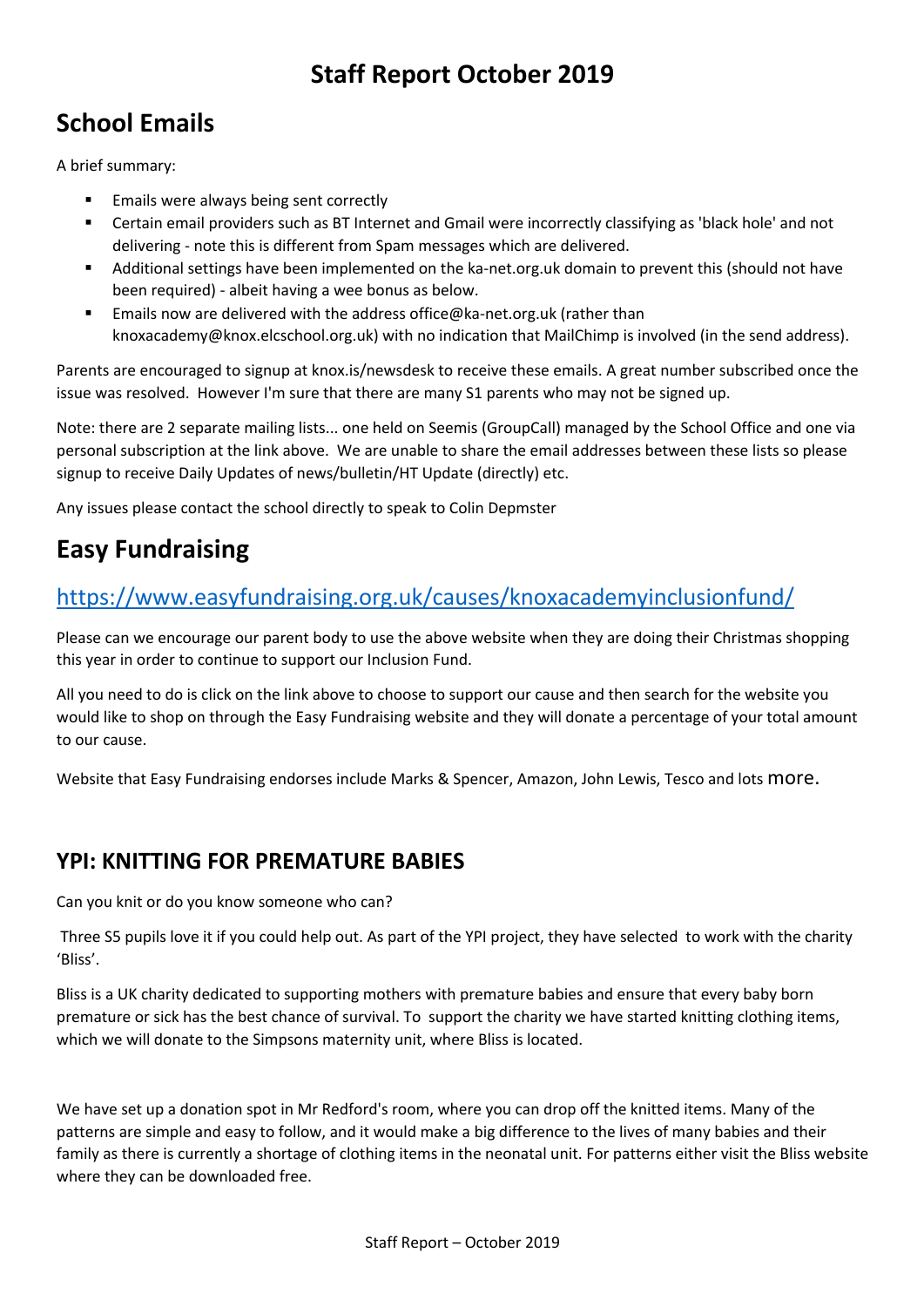# **Knox Academy Parent Council Chair's report for meeting of 29th October 2019.**

#### 1. **HMIE report**

A further follow up visit by HMIE is scheduled for December 2019.

#### 2. **Parent Council representation at school events.**

Thanks for those who helped at the P7 information evening earlier this month.

The dates for parent's evenings are. All events start at 5.00pm

| Date                                | Event                     |
|-------------------------------------|---------------------------|
| 6 <sup>th</sup> November (Wed)      | <b>S3 Parents Evening</b> |
| 4 <sup>th</sup> December (Wed)      | <b>S1 Parents Evening</b> |
| 9 <sup>th</sup> January 2020 (Thur) | S5/6 Parents Evening      |
| 15 <sup>th</sup> January (Wed)      | <b>S4 Parents Evening</b> |
| 4 <sup>th</sup> February (Tues)     | S2 Parents Evening        |

Please let me know which of these events you'd like to support. You don't have to be a full member of the Parent Council to help at these events, what is important is a desire to talk to other parents to help make the parent council representative of the wider parent body.

### 3. **Ongoing Parent council roles**

Thanks to those who have volunteered for specific roles within the parent council.

| Role                        | <b>Volunteer</b>                  |
|-----------------------------|-----------------------------------|
| Staff recruitment           | <b>Caroline McKinnel</b>          |
| School Inclusion Fund.      | Colin Henderson, Andy McBain      |
| <b>School Careers event</b> | Lesley Pirie & Mhari Brotherstone |
| <b>HALAP</b>                | Andy McBain & Phil Ross           |

#### **Recruitment.**

Being part of ongoing recruitment is not restricted to members of the parent council, so if you'd like to be involved, please pass your details to Caroline, or via the school office.

**School Careers event –** The 2020 event will be held on February 3rd**.** Thanks to Lesly and Mhari for taking this on. The first meeting took place last month, and the next meeting is on 28<sup>th</sup> October. We're aiming to extend the range of sectors represented, and rely on the ongoing support from locals businesses, colleges and universities and parents.

#### **Achievement Ties –**

Two members of the Parent Council are supporting the school in sitting on the awarding group. The awards group will also include a community partner. This approach will provide transparency of process as the system becomes established within Knox.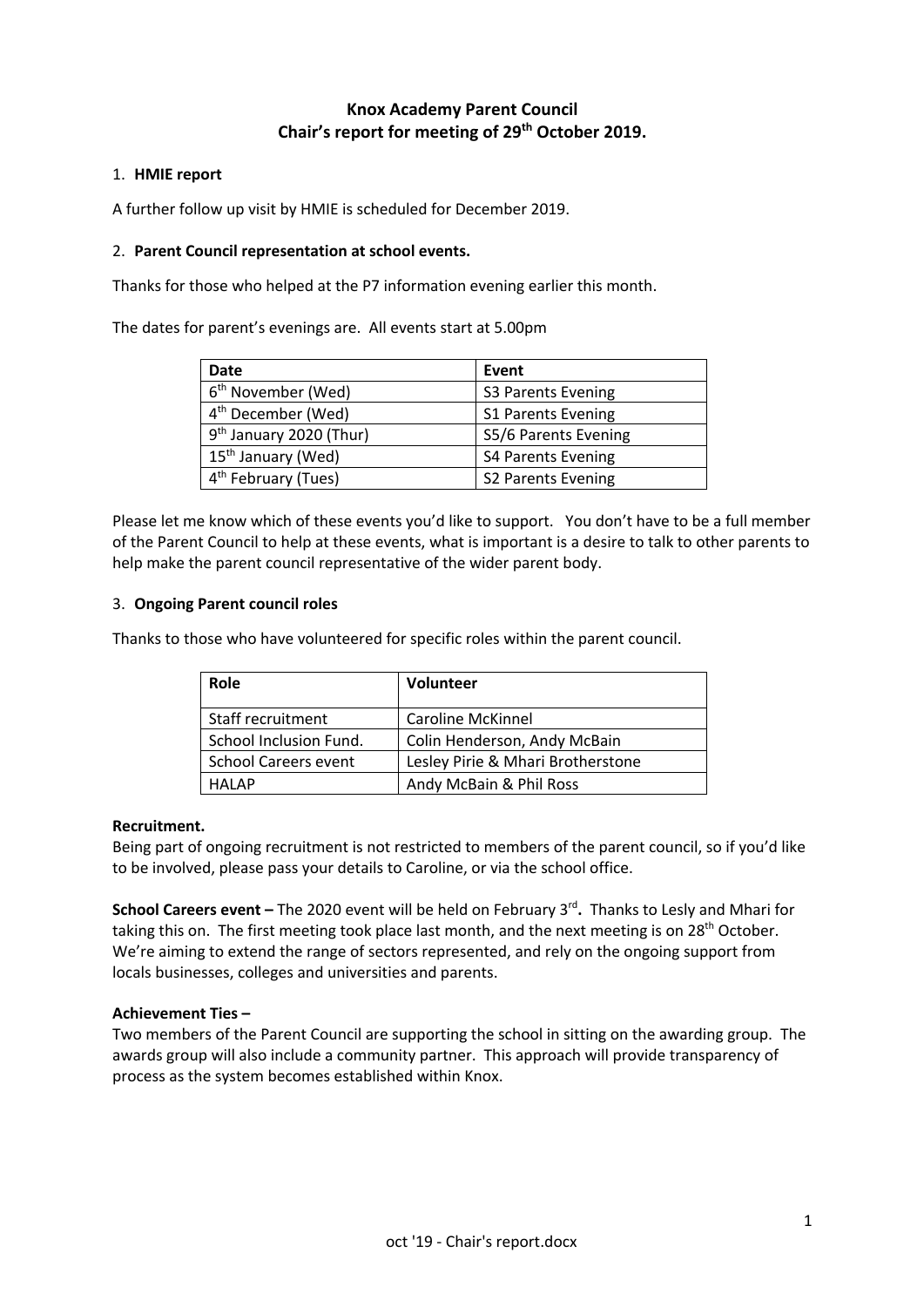# **S6 Employability Interviews**

As part of S6 Employability Skills Programme, we have been asked if can assist in mock interviews. These take place on three occasions throughout the year:

Monday 18th November (specifically for non UCAS pupils)

Monday 9th March, and

Monday 16<sup>th</sup> March.

If you're able to help with these interviews, or for more information, please contact Mr Flood, via the school office.

### 4. **Various Consultations- emails circulated by ELC – (summary since the last meeting)**

- 'Doing schools differently' workshop, Glasgow  $25<sup>th</sup>$  2019
- Gaelic Language Consultation by ELC- https://eastlothianconsultations.co.uk/policypartnerships/v2-east-lothian-gaelic-language-plan-2019-2024/
- Gambling and Young People awareness resource
- Opportunities for young people: #ActivateYourRights UNCRC panel
- Co-op grants for community projects
- Scottish Government Parental Engagement Equalities and Equity Fund 2019 to 2021
- FW: New Winter Menu 2019/2020

### 5. **PTA**

All parents are welcome to attend and we need your ongoing support to help organise and attend these great events. If you'd like to get involved, please talk to anyone on the PTA/ Parent Council, leave a message on our Facebook page, or contact the school office.

The 100 club is a great way to raise funds and you stand a chance of winning £50 in the monthly draw (£100 in June and Sept as there is no draw in July and August). To join, email knoxacpta@gmail.com

#### https://www.facebook.com/knoxacademysupportgroup?fref=ts

#### 6. **Special content for meetings 2019-20 session**

Ms Cook and I have proposed specific items for presentation/ discussion/ review for each meeting. This was tabled at the May meeting, however is retained here to remind parents that these meeting are to meet our needs and wishes and this slot provides an opportunity to discuss particular issues. **These are provisional, and of course we'd welcome suggestions from the parent body.** Examples we might like to consider include safer internet use or use of digital technologies.

| Suggested special content -      |                                                                 |  |
|----------------------------------|-----------------------------------------------------------------|--|
| 29 <sup>th</sup> October         | Technologies - FiP and progress (NT) and Peter Luke - Finances  |  |
| 3 <sup>rd</sup> December         | Pupil Support/SfL (SI/VL) and Science (JT) (FiPs and progress)  |  |
| 28 <sup>th</sup> January<br>2020 | Social Subjects (RF) and Post HMIe report/findings (SC and SLT) |  |
| 24 <sup>th</sup> March           | Numeracy and Computing (CB)                                     |  |
| $26th$ May                       | Health and Wellbeing (JL)                                       |  |

# **John Wrinn 25th October 2019**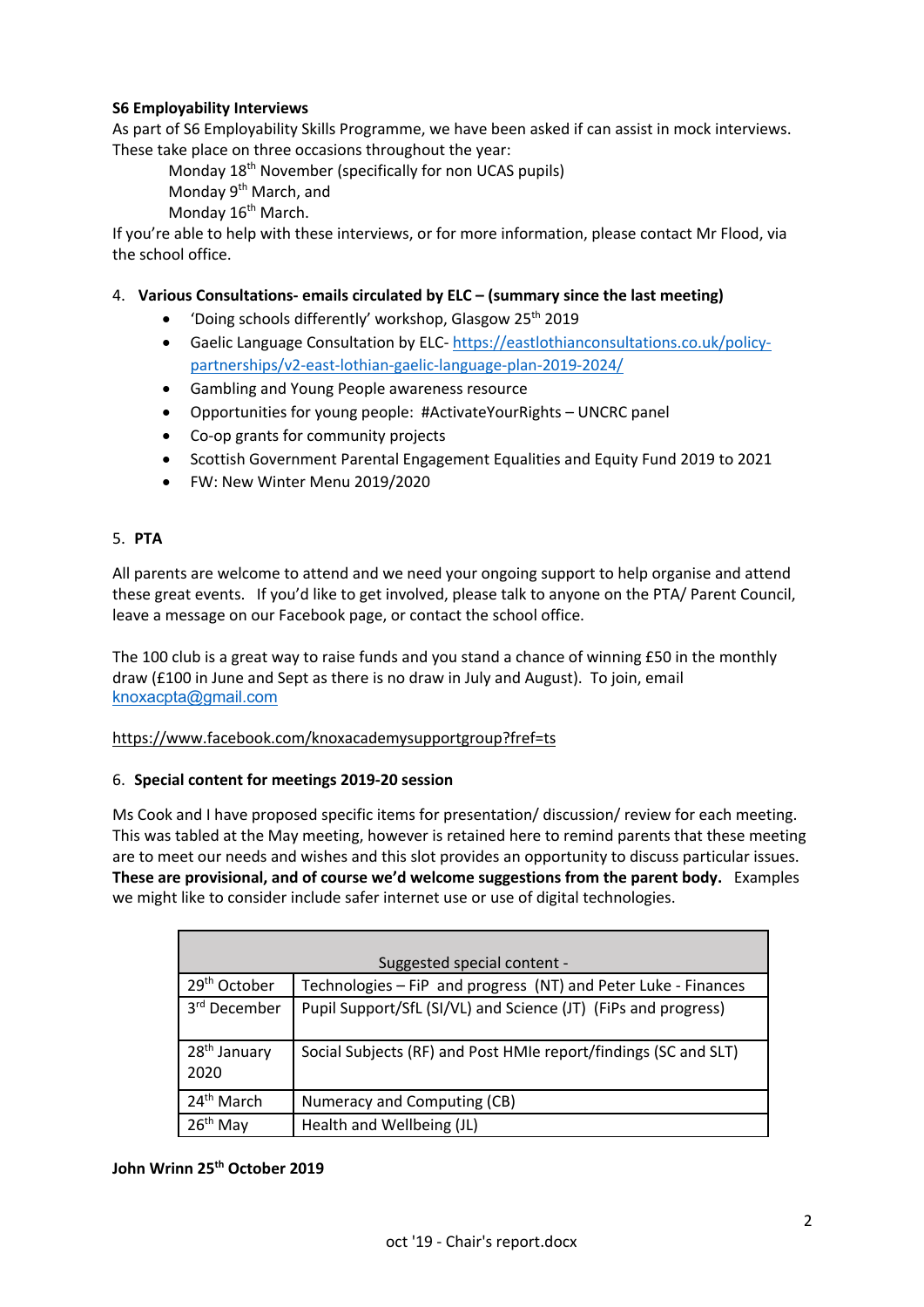# **Knox Academy PTA Meeting**

# **19th September 2019**

**Attendees: Lesley Prentice, Jacqueline Bathgate, Alison Munro (mins), Sally Cunningham, Rhona Thomson, Mhairi Brotherston, Nicola Cunningham, Mae Ball**

#### 1. **100 Club**

Draw done and cheque issued

# **2. Treasurer's Report:**

Income and profit from the events held this year were as follows:

# **2018 Christmas Dance**

Income £1836 Profit £1400

### **2019 Burns Night**

| Income | £1160 |
|--------|-------|
| Profit | £134  |

# **2019 Sports Awards**

Small loss (but some supplies will be used at the 2019 Christmas Dance and 2020 Burns Supper

# **2019 Duck Derby**

| Income | £330 |
|--------|------|
| Profit | £240 |

# **100 Club**

| Income | £1430 even |
|--------|------------|
| Profit | £830       |

Total profit for the year was £2420 but £3675 spent on new lighting rig. The bank balance is currently £5800.

# **3. 2019 Christmas Dance**

This will be held on 17<sup>th</sup> December

# 4. **2020 Burns Supper**

NC to check that the school cook will be able to cater for this next year.

# 5. **Date of next meeting**

6th November 2019 at 6.30pm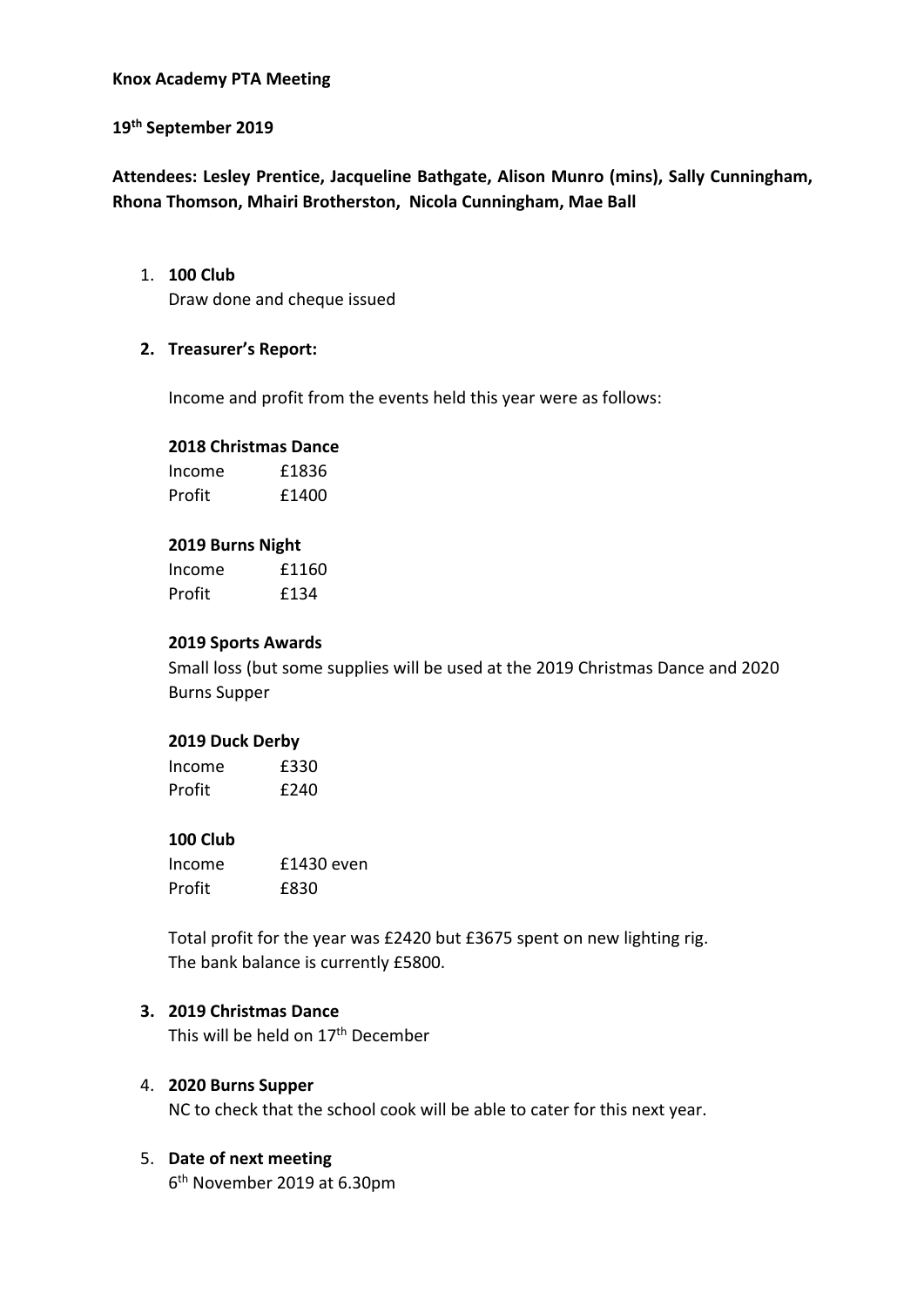### Senior leadership team report

Since the last meeting we have set up the charities committee, the prefect committee, the wellbeing committee, the leavers committee, the yearbook committee and had our first pupil parliament meeting. The main points from this meeting were focused around S5. Many pupils felt there wasn't enough information surrounding UCAS applications in S5 and that there could be more choice regarding their core periods eg. YPI. Another point raised was that there wasn't enough communication within the school. We discussed this with Ms Cook and came up with the idea of inviting fifth years and their parents to the UCAS information evenings which are currently only open to sixth years. As for the communication issue, we are working on setting up a notice board that we will update to inform pupils and staff of the work we are doing.

After selecting this year's prefects, we have assigned the prefects their roles, including helping out at breakfast club during regi. We are aware that some pupils feel there is a divide within the school and so we are hoping that by having prefects at breakfast club this will help to close the gap.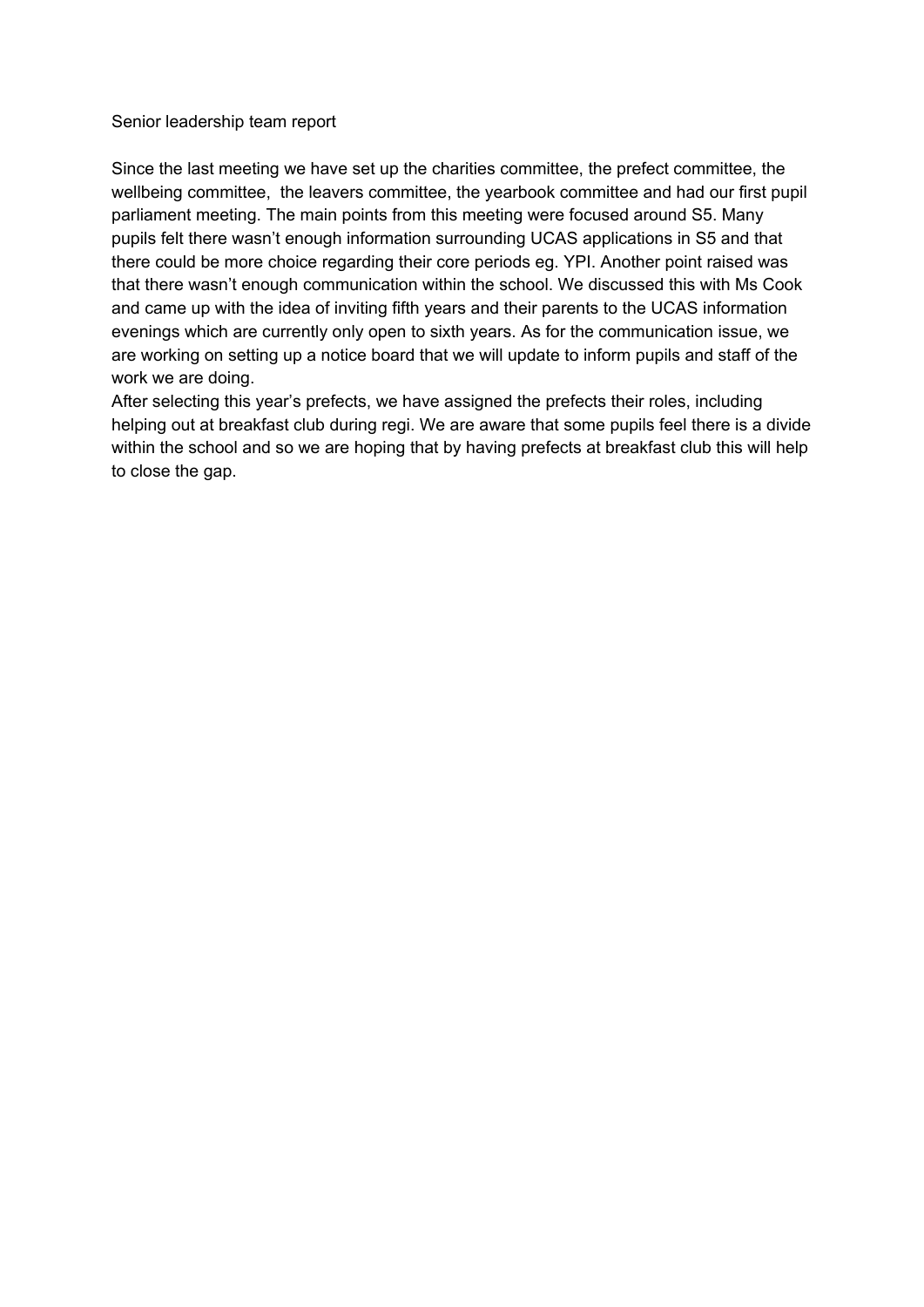#### Knox Academy Parent Council

#### Councillors' Report

#### *Engaging with young people on Climate Change*

The agenda of Climate Change has very much being placed on the forefront of everyone's minds by young people. On this issue it's vitally important that their views are part of East Lothian Council's Strategy and this has been done in a number of ways. On the  $11<sup>th</sup>$  October members of East Lothian Youth Council and East Lothian Scottish Youth Parliament met at the Brunton Theatre to provide their feedback on the draft Strategy. The young people who attended also discussed what they could do in their local community to make a difference.

I attended the East Lothian Rise Up Community Rally that took place in Haddington on  $27<sup>th</sup>$ September and had the opportunity to talk to the pupils from Knox Academy.

#### *Action Plan on Child Poverty*

East Lothian Council with its partners has produced a Child Poverty Action Plan. This has been produced on the evidence that in East Lothian on average, 1 in 5 children are living in poverty after housing costs have been taken into account. In some areas of the County this rises to 1 in 4 children living in poverty. Universal Credit is having a huge impact on families across the County. For the Haddington & Lammermuir Ward, 19% of children are living in poverty after housing costs have been removed. The plan has a range of actions to address this issue and I think that it's important to be mindful of the Costs of the school day.

https://www.eastlothian.gov.uk/meetings/meeting/16440/cabinet

#### *Family Link Workers for schools*

I have been lobbying on behalf of East Lothian Council Education Department at the Convention of Scottish Local Authorities on this policy agenda that was highlighted by the Scottish Government three years ago. Our schools would benefit hugely from this addition resource and it currently looks like that this policy commitment will not be going ahead.

#### *Health & Well-being*

There is much coverage of the Health & Well-Being of young people especially in the area of mental health. East Lothian Council are currently engaging with the NHS Child Adolescent Learning & Mental Health Service (CALMHS) and other partners to develop a counselling service.

#### *Haddington Town Centre Strategy*

Currently there are plans being developed that will focus on Haddington Town Centre and how it could be further improved. I would like to emphasise that any draft plans would go out for consultation and would be open to feedback and amendments.

#### *Opening of Community Hospital*

The completion of the Community Hospital has finally taken place this month. There is a Community Space at the Hospital for a range of local organisations including Carers of East Lothian and a Radio Station. There are plans in the future to bring some Children's Services to the New Hospital. This will provide great opportunities for local schools to be engaging with the new Community Facility especially in areas such as Developing the Young Workforce.

#### *Parent Councils & Community Councils*

Over the last few months I have attended a number of Parent Councils and Community Councils across the Ward. This has included Haddington Community Council and it has been good to see members of the Senior Pupil Leadership representing the school.